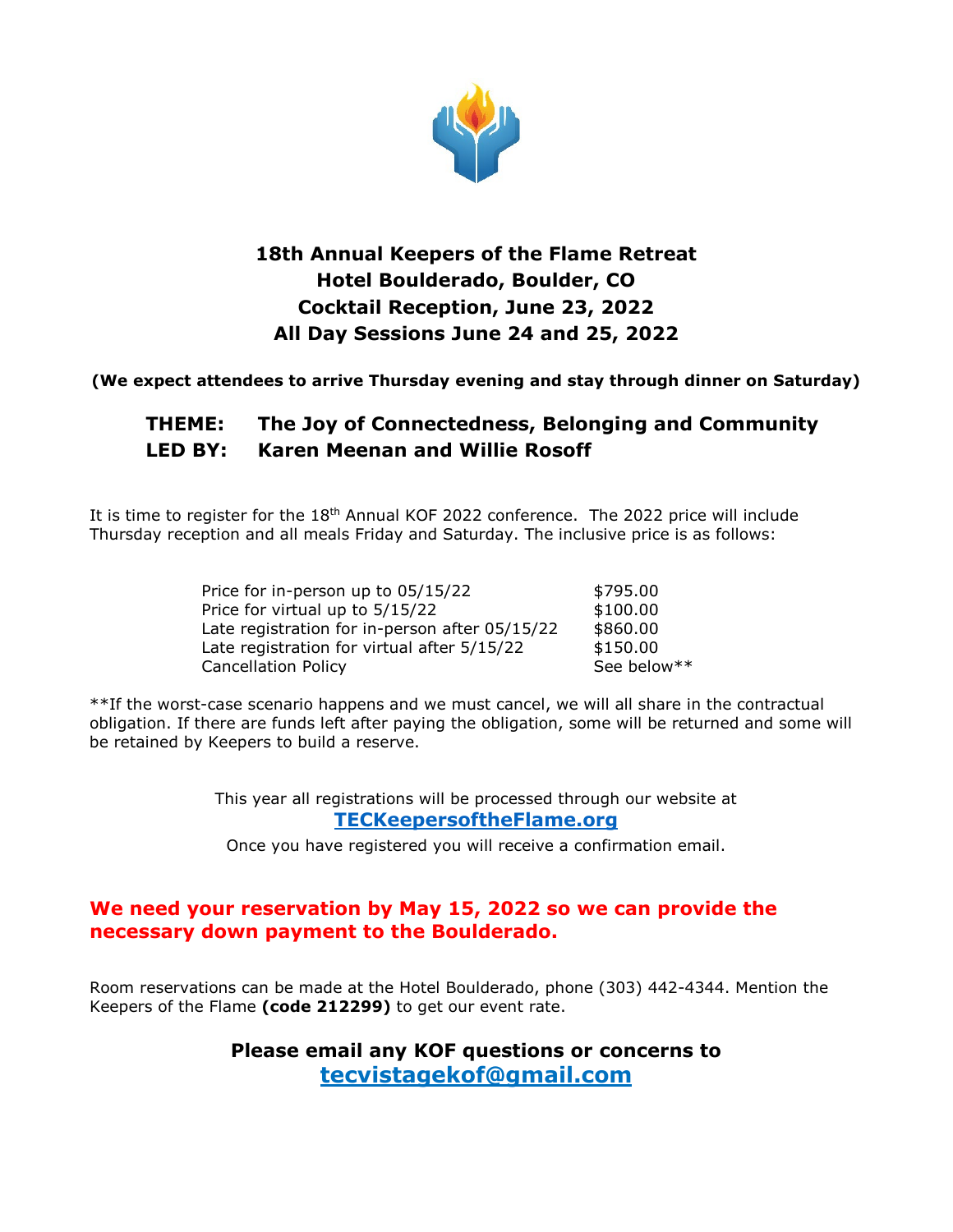

### **Important COVID details:**

- To attend in person, you must be fully vaccinated and current with your boosters.
	- o In order to have everyone feel comfortable not wearing a mask or needing to social distance, we are asking everyone to test daily.
	- $\circ$  "The virus most often spreads through people who have symptoms. But it is possible to pass it on without showing any signs. Some people who don't know they've been infected can give it to others. This is called asymptomatic spread. You can also pass it on before you notice any signs of infection, called presymptomatic spread." – WEBMD
	- $\circ$  With everyone traveling, we need to responsible for each other's health, safety, and peace of mind.
- Before you come, take a rapid test. Please bring three more with you.
	- o Do a rapid test before the cocktail party and each AM before coming to the session.
	- $\circ$  Based on our demographics, we are in the high-risk category. We need to care for each other.
	- o We don't need to have a super spreader event.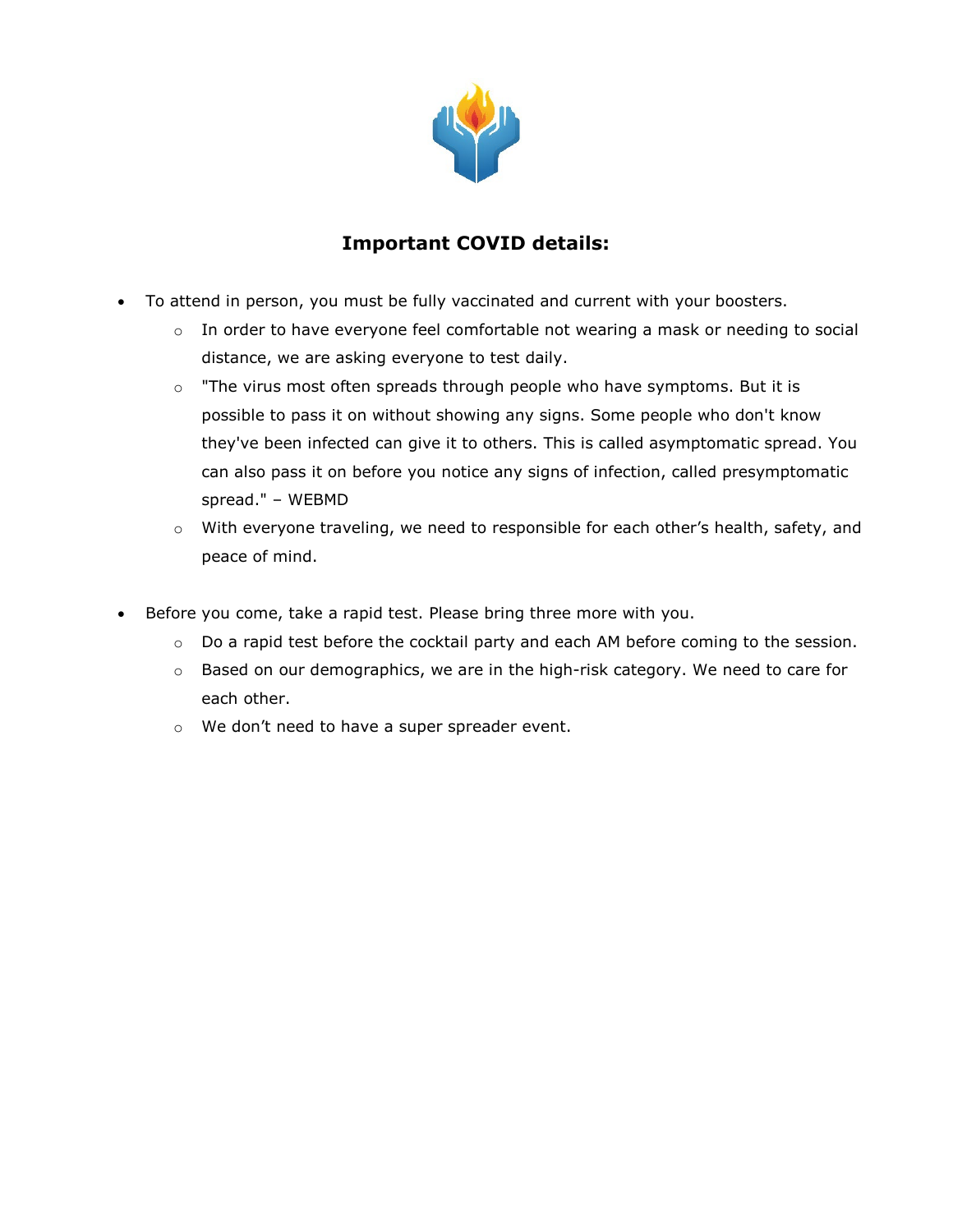

# **Keepers of the Flame Agenda**

#### **Thursday, June 23**

7 pm Welcome Reception – South Mezzanine\*\*

#### **Friday, June 24**

| Saturday, June 25 |                               |  |
|-------------------|-------------------------------|--|
| 7:00              | Dinner - South Mezzanine      |  |
| 5 pm              | Close                         |  |
| 2 pm              | SEGMENT II - Columbine Room** |  |
| Noon              | Lunch and Connecting          |  |
| 9 am              | SEGMENT I - Columbine Room**  |  |

| 9 am | SEGMENT III - Columbine Room** |
|------|--------------------------------|
| Noon | Lunch and Connecting           |
| 2 pm | SEGMENT IV - Columbine Room**  |
| 4:30 | $Close**$                      |
| 6:15 | Cocktails - South Mezzanine    |
| 7:00 | Dinner - South Mezzanine       |

#### **Sunday, June 26**

No planned events

**\*\* Will be broadcast via Zoom**